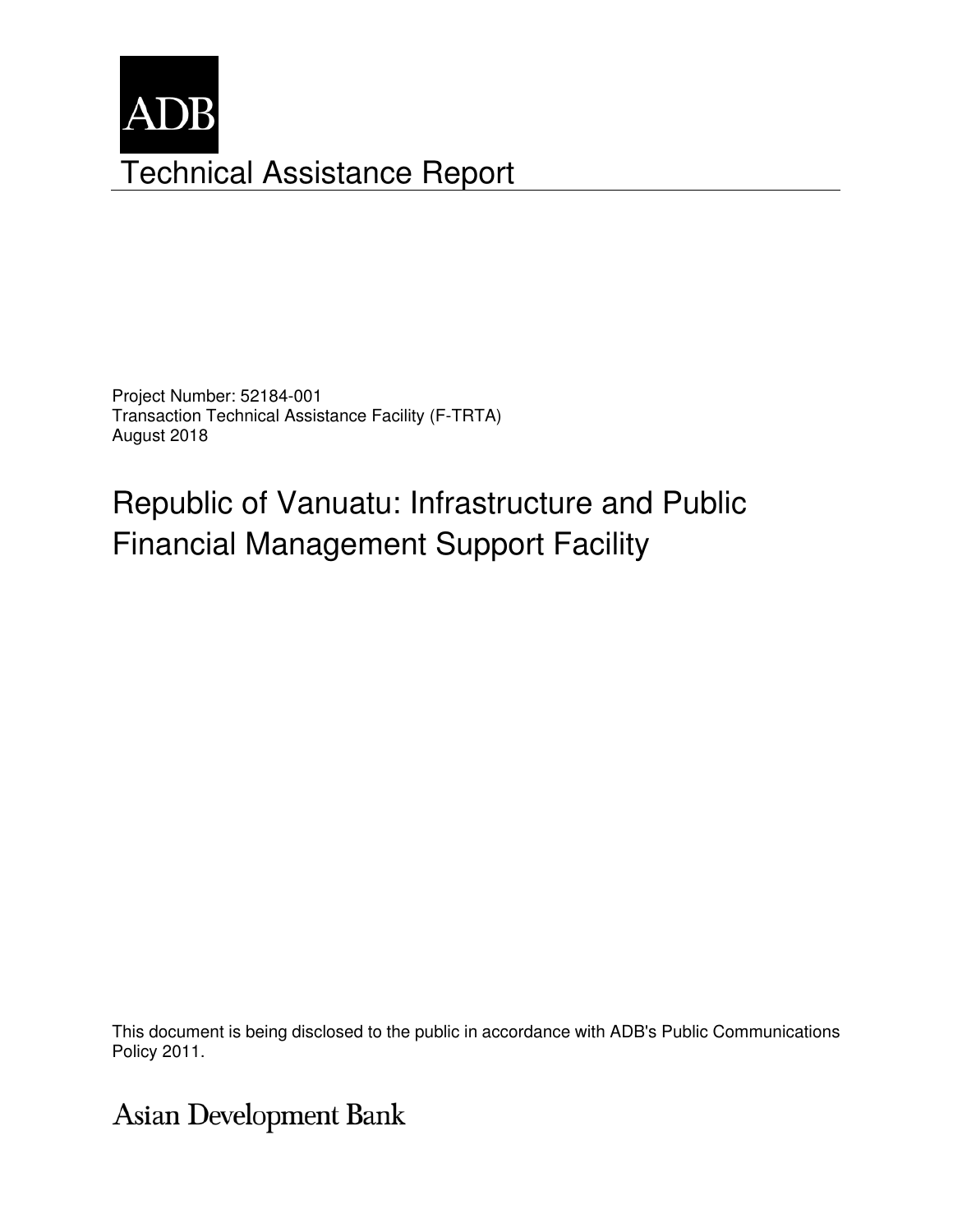### **CURRENCY EQUIVALENTS**

(as of 12 July 2018)

| Currency unit |     | vatu (Vt) |
|---------------|-----|-----------|
| Vt1.00        | $=$ | \$0.0092  |
| \$1.00        | $=$ | Vt108.32  |

#### **ABBREVIATIONS**

| <b>ADB</b>   | Asian Development Bank                          |
|--------------|-------------------------------------------------|
| <b>MFEM</b>  | Ministry of Finance and Economic Management     |
| <b>MIPU</b>  | Ministry of Infrastructure and Public Utilities |
| <b>PFM</b>   | public financial management                     |
| ТA           | technical assistance                            |
| <b>VISSP</b> | Vanuatu Interisland Shipping Support Project    |
| <b>VPMU</b>  | Vanuatu Project Management Unit                 |

#### **NOTE**

In this report, "\$" refers to United States dollars.

| <b>Vice-President</b>    | Stephen Groff, Operations 2                                         |
|--------------------------|---------------------------------------------------------------------|
| <b>Director General</b>  | Ma. Carmela D. Locsin, Pacific Department (PARD)                    |
| <b>Regional Director</b> | Xiaogin Fan, Pacific Liaison and Coordination Office, PARD          |
|                          |                                                                     |
| <b>Team leaders</b>      | Arto Ahonen, Senior Infrastructure Specialist, PARD                 |
|                          | Matthew Hodge, Senior Country Specialist, PARD                      |
|                          | Pivithuru Indrawansa, Senior Project Officer (Infrastructure), PARD |
| <b>Team members</b>      | Sharyn Bow, Senior Project Officer (Infrastructure), PARD           |
|                          | Jacqueline Connell, Senior Economics Officer, PARD                  |
|                          | Olga Stephenson, Associate Project Analyst, PARD                    |
|                          | Nancy Wells, Senior Country Coordination Officer, PARD              |

In preparing any country program or strategy, financing any project, or by making any designation of or reference to a particular territory or geographic area in this document, the Asian Development Bank does not intend to make any judgments as to the legal or other status of any territory or area.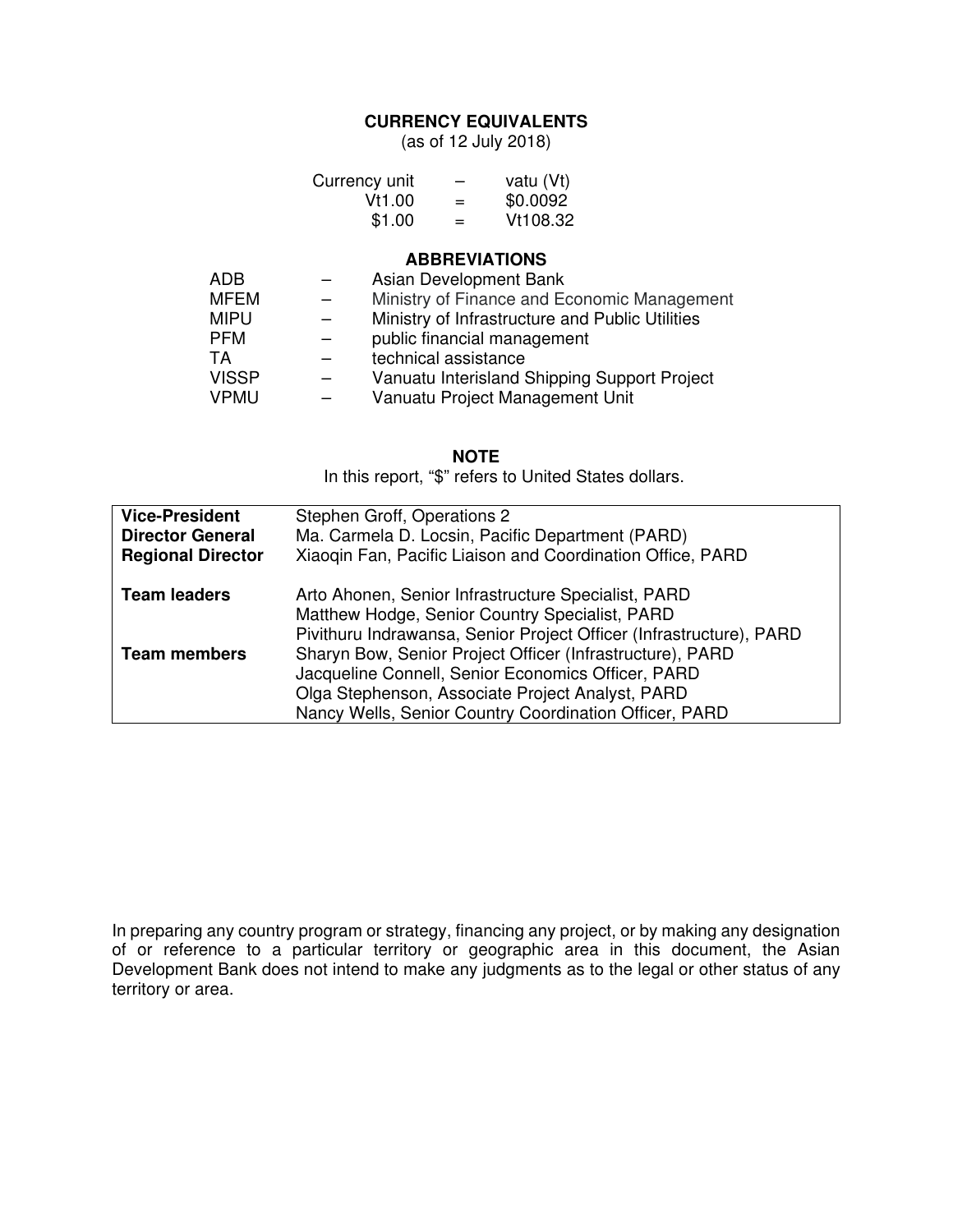## **CONTENTS**

## TRANSACTION TECHNICAL ASSISTANCE FACILITY AT A GLANCE

|                | THE TECHNICAL ASSISTANCE FACILITY                                                                                                  |             |
|----------------|------------------------------------------------------------------------------------------------------------------------------------|-------------|
|                | Justification<br>А.<br><b>Outputs and Activities</b><br>В.<br>Cost and Financing<br>C.<br><b>Implementation Arrangements</b><br>D. | 2<br>4<br>5 |
| ΙΙ.            | THE PRESIDENT'S DECISION                                                                                                           | 5           |
|                | <b>APPENDIXES</b>                                                                                                                  |             |
| 1.<br>2.<br>3. | Cost Estimates and Financing Plan<br>Projects Under Technical Assistance Facility<br><b>List of Linked Documents</b>               | 6<br>8      |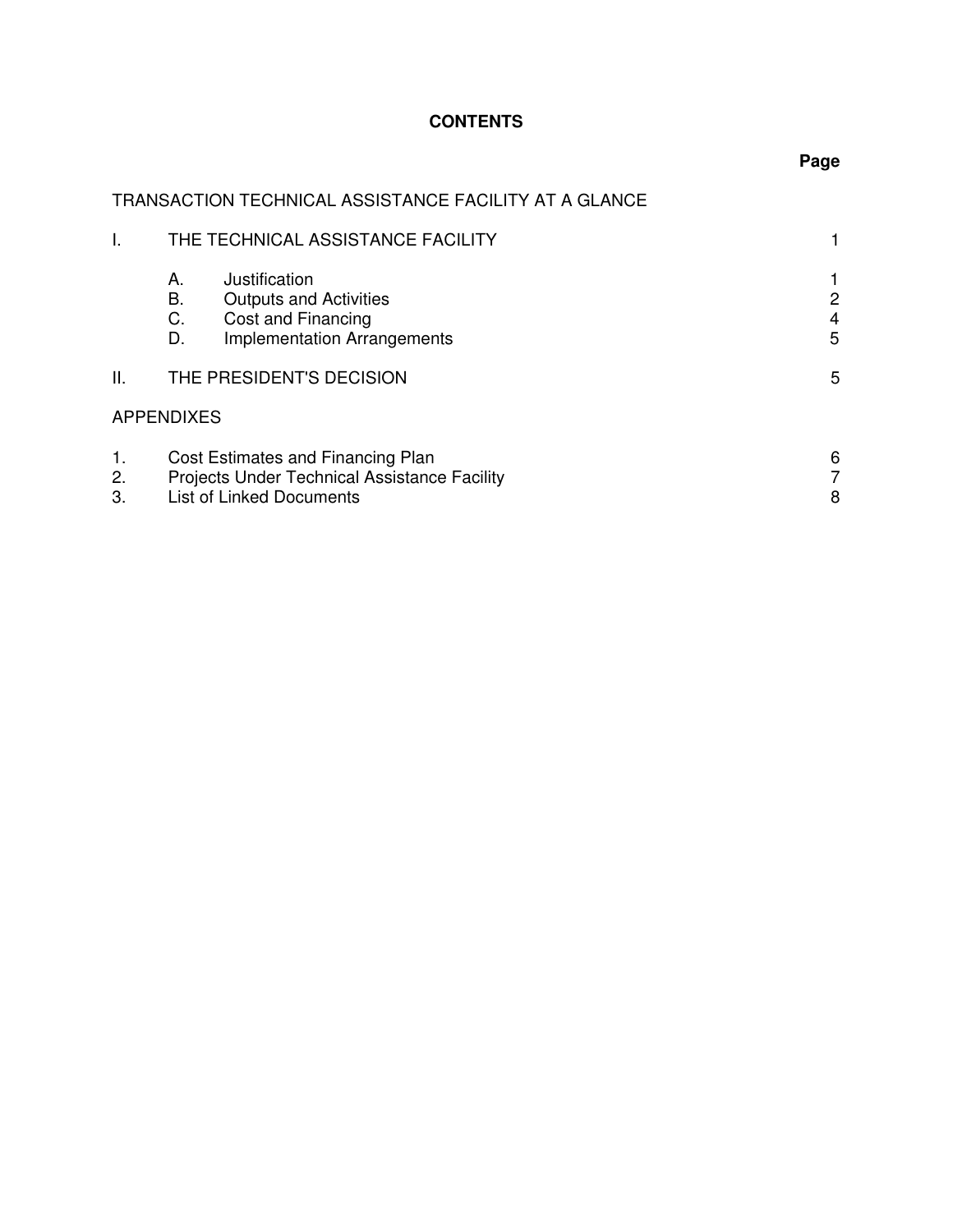#### **TRANSACTION TECHNICAL ASSISTANCE AT A GLANCE**

| 1. | <b>Basic Data</b>                                                                              |                                                                                                                          |                         |                                        | Project Number: 52184-001                    |              |
|----|------------------------------------------------------------------------------------------------|--------------------------------------------------------------------------------------------------------------------------|-------------------------|----------------------------------------|----------------------------------------------|--------------|
|    | <b>Project Name</b>                                                                            | Infrastructure and Public Financial<br>Management Support Facility                                                       |                         | <b>Department/Division</b>             | PARD/PLCO                                    |              |
|    | <b>Nature of Activity</b>                                                                      | <b>Project Preparation</b>                                                                                               | <b>Executing Agency</b> |                                        | Ministry of Finance & Economic<br>Management |              |
|    | <b>Modality</b>                                                                                | Facility                                                                                                                 |                         |                                        |                                              |              |
|    | <b>Country</b>                                                                                 | Vanuatu                                                                                                                  |                         |                                        |                                              |              |
| 2. | <b>Sector</b>                                                                                  | Subsector(s)                                                                                                             |                         |                                        | <b>ADB Financing (\$ million)</b>            |              |
|    | Transport                                                                                      | Transport policies and institutional development<br>Water transport (non-urban)                                          |                         |                                        |                                              | 0.21<br>0.22 |
|    | Education                                                                                      | Non-formal education<br>Secondary                                                                                        |                         |                                        |                                              | 0.03<br>0.03 |
|    | Energy                                                                                         | Renewable energy generation - small hydro                                                                                |                         |                                        |                                              | 0.06         |
|    | Public sector                                                                                  | Public expenditure and fiscal management                                                                                 |                         |                                        |                                              | 0.21         |
|    | management                                                                                     |                                                                                                                          |                         |                                        | <b>Total</b>                                 | 0.76         |
| 3. | <b>Strategic Agenda</b>                                                                        | <b>Subcomponents</b>                                                                                                     |                         | <b>Climate Change Information</b>      |                                              |              |
|    | Inclusive economic<br>growth (IEG)<br>Environmentally                                          | Pillar 1: Economic opportunities,<br>including jobs, created and expanded<br>Global and regional transboundary           | <b>ADB Financing</b>    | Climate Change impact on the Project   |                                              | Low          |
|    | sustainable growth                                                                             | environmental concerns                                                                                                   | Adaptation (\$ million) |                                        |                                              | 0.05         |
|    | (ESG)                                                                                          | Natural resources conservation                                                                                           | Mitigation (\$ million) |                                        |                                              | 0.06         |
| 4. | <b>Drivers of Change</b>                                                                       | <b>Components</b>                                                                                                        |                         | <b>Gender Equity and Mainstreaming</b> |                                              |              |
|    | Governance and<br>capacity development<br>(GCD)<br>Knowledge solutions<br>(KNS)                | Institutional development<br>Public financial governance<br>Knowledge sharing activities                                 |                         | Some gender elements (SGE)             |                                              |              |
|    | Partnerships (PAR)<br>Private sector<br>development (PSD)                                      | Bilateral institutions (not client<br>government)<br>Implementation<br>Conducive policy and institutional<br>environment |                         |                                        |                                              |              |
| 5. | <b>Poverty and SDG Targeting</b>                                                               |                                                                                                                          | <b>Location Impact</b>  |                                        |                                              |              |
|    | Geographic Targeting<br><b>Household Targeting</b><br><b>SDG Targeting</b><br><b>SDG Goals</b> | No<br>No<br>Yes<br>SDG6, SDG7, SDG8, SDG9                                                                                | Nation-wide             |                                        |                                              | High         |
| 6. | <b>Risk Categorization</b>                                                                     | Low                                                                                                                      |                         |                                        |                                              |              |
|    | 7. Safeguard Categorization                                                                    | Safeguard Policy Statement does not apply                                                                                |                         |                                        |                                              |              |
| 8. | <b>Financing</b>                                                                               |                                                                                                                          |                         |                                        |                                              |              |
|    | <b>Modality and Sources</b>                                                                    |                                                                                                                          |                         |                                        | Amount (\$ million)                          |              |
|    | <b>ADB</b>                                                                                     |                                                                                                                          |                         |                                        |                                              | 0.75         |
|    | Cofinancing                                                                                    | Transaction technical assistance: Technical Assistance Special Fund                                                      |                         |                                        |                                              | 0.75<br>0.00 |
|    | None                                                                                           |                                                                                                                          |                         |                                        |                                              | 0.00         |
|    | Counterpart                                                                                    |                                                                                                                          |                         |                                        |                                              | 0.05         |
|    | Government                                                                                     |                                                                                                                          |                         |                                        |                                              | 0.05         |
|    | Total                                                                                          |                                                                                                                          |                         |                                        |                                              | 0.80         |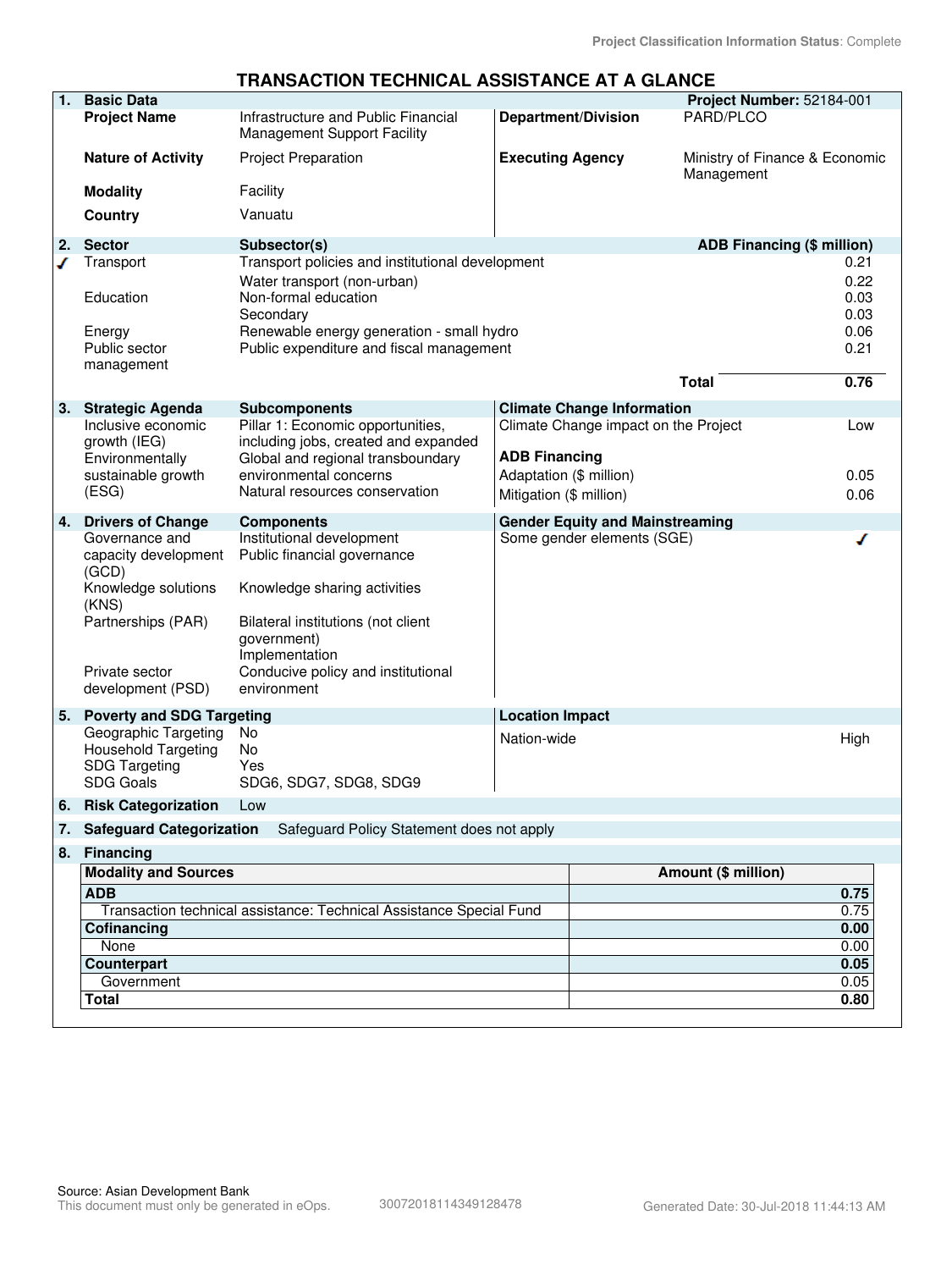## **I. THE TECHNICAL ASSISTANCE FACILITY**

## **A. Justification**

1. The transaction technical assistance (TA) facility will support the effective and efficient implementation of projects funded by the Asian Development Bank (ADB) in Vanuatu. A number of projects are facing implementation problems and delays because of the constrained project management capacity of the executing and implementing agencies and the government's Vanuatu Project Management Unit (VPMU). To minimize the reoccurrence of similar problems in future operations, the TA will also support the strengthening of institutional and policy frameworks for sound and sustainable project management in Vanuatu.

2. Significant capacity weaknesses, particularly in the Ministry of Infrastructure and Public Utilities (MIPU) and VPMU, have severely affected the quality and timeliness of project execution by the agencies responsible for infrastructure operations in Vanuatu. The government staff involved in projects is limited, and they lack experience and skills. The Vanuatu Interisland Shipping Support Project (VISSP) is facing serious delays and is unable to deliver results because of poor consultant performance and failed designs.<sup>1</sup> To help the government meet its urgent needs for technical expertise in managing project tasks, the TA will provide consultant support to fill gaps in human resources and improve the skills and abilities of national staff to successfully implement projects. For VISSP, this includes redesigning wharves and procuring a new civil works contract. The primary focus of the TA will be to improve the implementation performance of VISSP, but the TA will also support the Cyclone Pam Schools Project and the Vanuatu Energy Access Project to ensure timely implementation.<sup>2</sup> In addition to addressing the immediate capacity building needs of MIPU, VPMU, and other ministries, government staff will have increased opportunities to work with international experts and acquire technical knowledge through on-thejob training.

3. To identify systematic issues affecting project performance, ADB and the Government of Vanuatu held a comprehensive country portfolio review mission in April 2018. The review reinforced the finding that it is critical for Vanuatu to have an enabling institutional setup for strong and sustainable project management. Therefore, the TA will support two interlinked endeavors. First, the project team—through the TA—will review VPMU's organizational structure, internal capacity, and defined roles and responsibilities to propose alternative models for effective project management. A key objective of the review is to assist the government in establishing optimal lines of responsibilities between VPMU and MIPU on project management and to improve project ownership. Second, the TA will strengthen the government's public financial management (PFM) and investment management practices by supporting the implementation of Vanuatu's PFM road map. TA activities will focus on medium-term fiscal planning, economic analysis of public investments, and better data management through a modern financial management information system. This will lead to better-prepared projects, a broader understanding of the requirements to manage significant public investments, and proper resourcing, including lifetime costs (i.e.,

 $\overline{a}$ 1 ADB. 2011. *Report and Recommendation of the President to the Board of Directors: Proposed Loan and Administration of Grant, and Technical Assistance to the Republic of Vanuatu for the Interisland Shipping Support Project.* Manila; and ADB. 2015. *Additional Financing: Interisland Shipping Support Project in the Republic of Vanuatu.* Manila.

<sup>2</sup> ADB. 2015. *Report and Recommendation of the President to the Board of Directors: Administration of Grant to the Republic of Vanuatu for the Cyclone Pam School Reconstruction Project.* Manila; and ADB. 2017. *Investment Facility Report on Pacific Renewable Energy Investment Facility for the Republic of Vanuatu for the Energy Access Project.* Manila.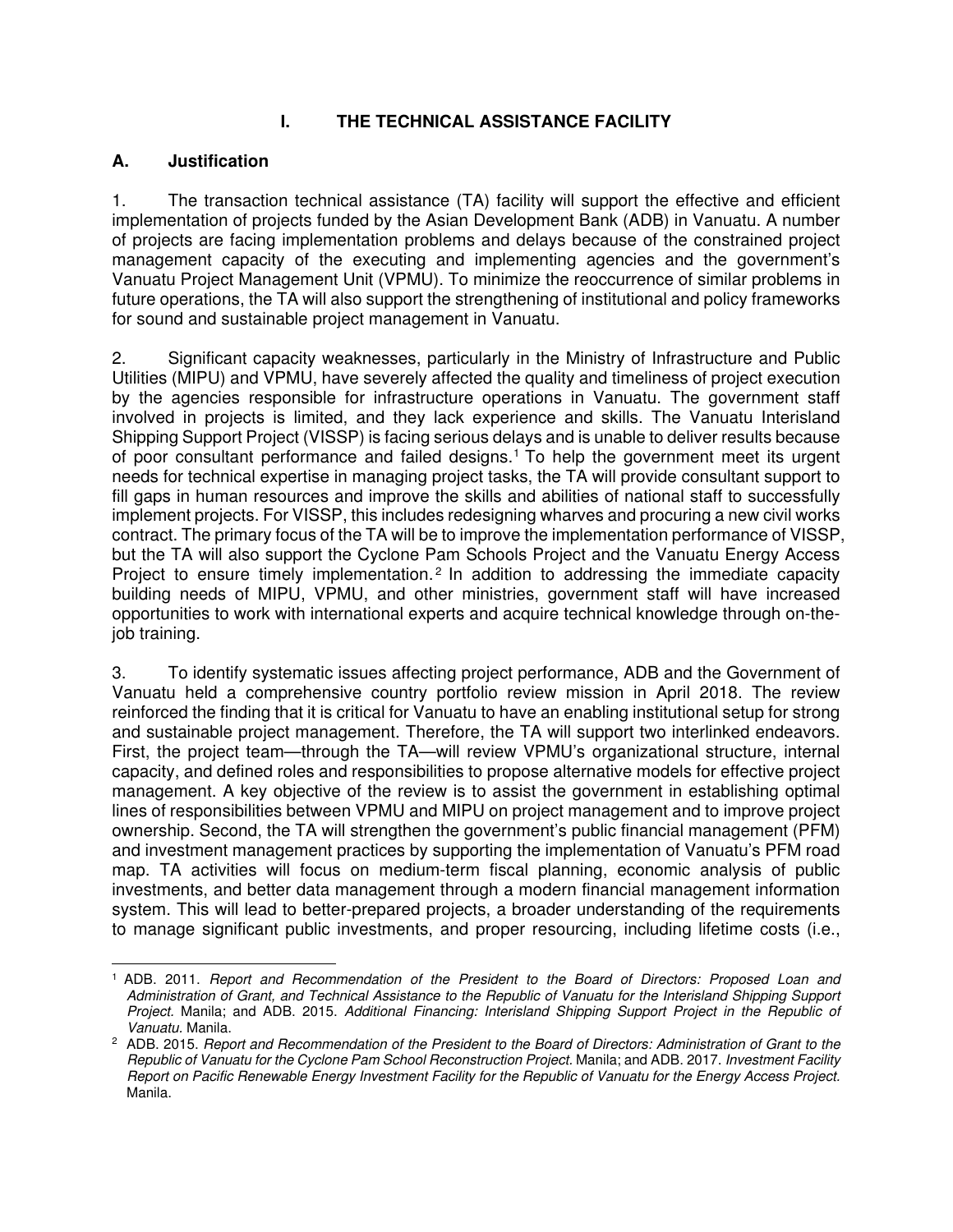operations and maintenance costs). The TA is in line with the government's 2015 National Recovery and Economic Strengthening Program Plan to strengthen the country's economic resilience by developing its domestic institutional and human resources and capacity.<sup>3</sup>

## **B. Outputs and Activities**

4. The TA will support three interlinked outputs: (i) VPMU's capacity for implementing ongoing projects strengthened; (ii) measures to improve government project management and institutional arrangements recommended, and implementation supported; and (iii) implementation of Vanuatu's PFM road map for improved public investments supported. These outputs are aligned with the recommendations of the Vanuatu Transport Plan 2030, currently being prepared with ADB's support.<sup>4</sup> The project team, through the TA, will act on key recommendations for strengthening the institutional setup for project management made by the April 2018 Vanuatu country portfolio review mission.

5. **Output 1: Vanuatu Project Management Unit's capacity for implementing ongoing projects strengthened.** The TA will provide critical expertise to VPMU for stronger project implementation. It will fund international and national consultants to help bring VISSP back on track, ensure safeguards compliance of the Vanuatu Energy Access Project, and strengthen management of the Cyclone Pam Schools Reconstruction Project. The consultants will provide on-the-job training for national staff to improve their technical knowledge and capacity for them to lead more demanding assignments independently. VPMU will hire junior graduates as trainees to increase its future human resource capacity.

6. **Output 2: Measures to improve government project management and institutional arrangements recommended, and implementation supported.** Building on existing analyses, the project team, through the TA, will assess the institutional arrangements for project implementation and propose a business model that is acceptable to the government. The business model will enable sustainable project management, build domestic capacity, and strengthen government ownership and accountability.<sup>5</sup> Identifying and developing this model will require intensive consultations and consensus-building with VPMU, the Ministry of Finance and Economic Management (MFEM), the Prime Minister's Office, the Council of Ministers, and other ministries. Once the government has approved a preferred model for project management, the TA will support its implementation. Through the TA, the project team will

- (i) review the recommendations made under the existing analyses and assess their relevance given the problems that have arisen since the report was finalized (footnote 6);
- (ii) review the allocation of project implementation responsibilities between VPMU, MIPU, and other ministries;
- (iii) review regional and international practices on project management arrangements;
- (iv) support the government with consultations and consensus-building;
- (v) assist the government in identifying an optimal project management model;
- (vi) ensure the consistency of the recommendation with the Vanuatu Transport Plan 2030;
- (vii) prepare a report with recommendations to the Council of Ministers, if necessary; and

 $\overline{a}$ 3 Government of Vanuatu. 2015. *Strengthening Ni-Vanuatu Resilience: National Recovery and Economic Strengthening Program Plan.* Port Vila.

<sup>4</sup> ADB. 2017. *Technical Assistance for Strengthening Domestic Transport Connectivity in the Pacific.* Manila.

<sup>5</sup> ADB. 2017. *Vanuatu: Supporting the Vanuatu Project Management Unit and the Ministry of Infrastructure and Public Utilities.* Consultant's report. Sydney (TA 9263-VAN).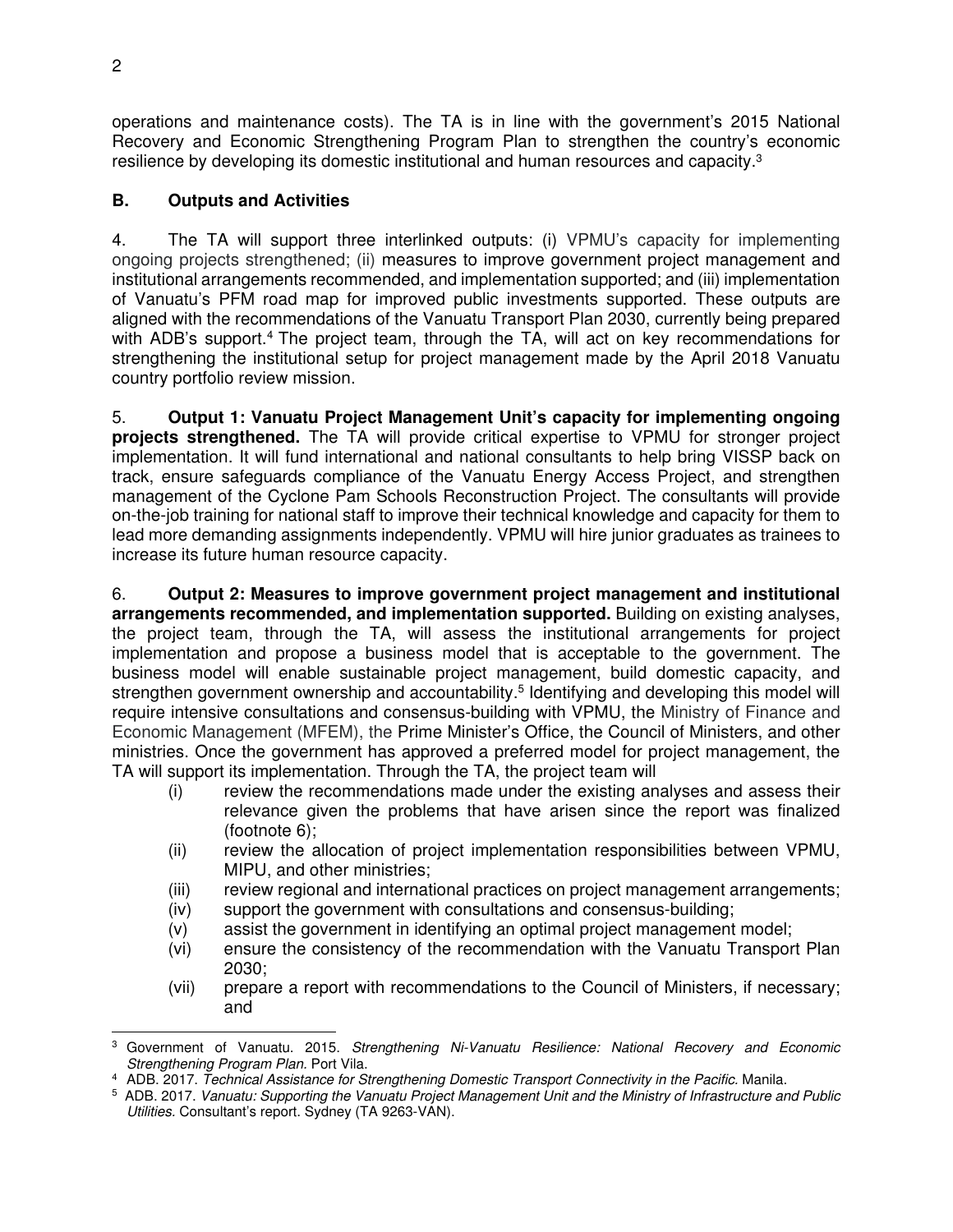(viii) support the implementation of the agreed recommendations.

7. **Output 3**: **Implementation of Vanuatu's public financial management road map for improved public investments supported.** Sound PFM and governance are prerequisites for sustained investment and growth. To complement the project and institutional-level support under outputs 1 and 2, the TA will also help the government to implement its PFM road map. However, the government faces challenges to implement the PFM road map. The TA will respond to the government's needs for ADB to assist in three specific areas:

- (i) implementing key PFM road map actions, including prioritizing and sequencing for reforms;
- (ii) reviewing options for improving the government's financial management information system, which at present does not meet the country's needs; and
- (iii) supporting MFEM to improve economic analysis of significant public investments, which will be considered in the national budgeting processes; and supporting MFEM to design and implement a medium-term expenditure framework. The government needs to establish and execute a proper medium-term expenditure framework if it is to budget public resources effectively and efficiently to fulfil national and sector strategies and outcomes, and strengthen the coordination of donor-funded projects.

8. These efforts aim to improve the broad policy environment for public investment and PFM. Depending on the government's preferred approach, ADB can provide follow-up support through a policy-based grant, a stand-alone project, or a combination of both in a sector development program.<sup>6</sup>

| 9. |  | The major outputs and activities are summarized in Table 1. |  |
|----|--|-------------------------------------------------------------|--|
|    |  |                                                             |  |

| <b>Major Outputs</b>                                                          | <b>Delivery Dates</b>                   | <b>Key Activities with Milestones</b>                                                                                                                                                                                                                                                                                                                                                                                                                                                                                                                                                                                                                                                                                                                                                                                                   |
|-------------------------------------------------------------------------------|-----------------------------------------|-----------------------------------------------------------------------------------------------------------------------------------------------------------------------------------------------------------------------------------------------------------------------------------------------------------------------------------------------------------------------------------------------------------------------------------------------------------------------------------------------------------------------------------------------------------------------------------------------------------------------------------------------------------------------------------------------------------------------------------------------------------------------------------------------------------------------------------------|
| VPMU's capacity<br>1.<br>for implementing<br>ongoing projects<br>strengthened | All by 15<br>October 2018<br>Continuous | Support VPMU to efficiently implement VISSP, CPSRP,<br>and EAP; and build the capacity of national staff.<br>1. Ensure VPMU's efficient implementation of VISSP,<br><b>CPSRP, and EAP.</b><br>1.1 Recruit an individual international project management<br>consultant, 11 person-months, full-time<br>1.2 Recruit an individual international maritime engineering<br>consultant, 4 person-months, intermittent<br>1.3 Recruit an individual national social safeguards and<br>resettlement specialist, 6 person-months, intermittent<br>1.4 Recruit two individual national project management<br>consultants: 12 person-months, full-time, and 7 person-<br>months, full-time<br>1.5 Recruit an individual national engineering/procurement<br>consultant, 12 person-months, full-time<br>Build the capacity of national staff<br>2. |
|                                                                               | through project<br>life                 | 2.1 International and national consultants provide on-the-<br>job training, with the training manual prepared, and<br>results reflected in monthly progress reports.                                                                                                                                                                                                                                                                                                                                                                                                                                                                                                                                                                                                                                                                    |

#### **Table 1: Summary of Major Outputs and Activities**

<sup>-</sup>6 A policy-based grant is included in ADB. 2017. *Country Operations Business Plan: Vanuatu, 20172019.* Manila.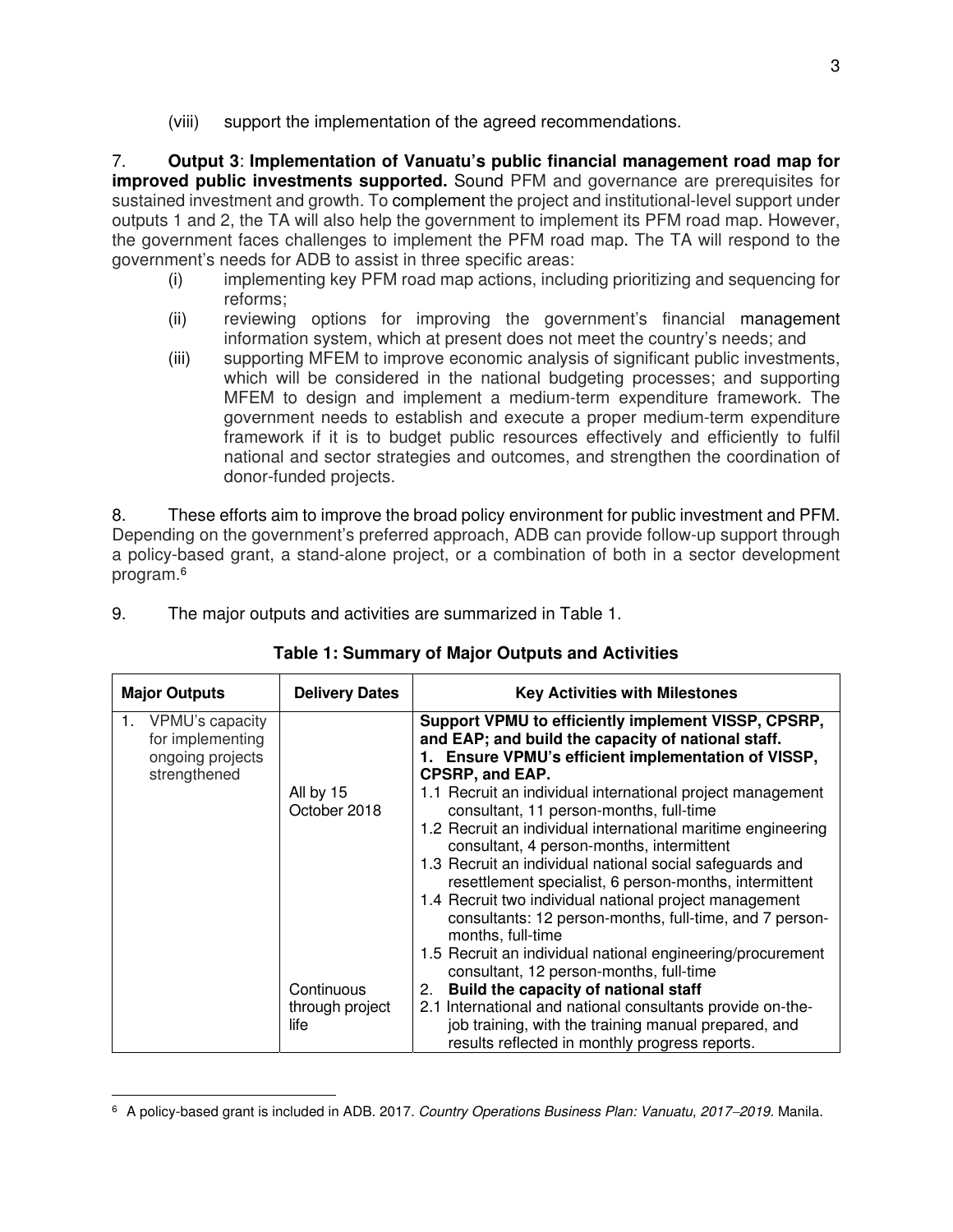|    |                                                                                                      | All by 15                                                                                     | 2.2 Four trainees on engineering, financial management,                                                                                                                                                                                                                                                                                                                                                                                                                                                                                                                                                                                                                                                                                                                                                                                                                                                                                                                                                               |
|----|------------------------------------------------------------------------------------------------------|-----------------------------------------------------------------------------------------------|-----------------------------------------------------------------------------------------------------------------------------------------------------------------------------------------------------------------------------------------------------------------------------------------------------------------------------------------------------------------------------------------------------------------------------------------------------------------------------------------------------------------------------------------------------------------------------------------------------------------------------------------------------------------------------------------------------------------------------------------------------------------------------------------------------------------------------------------------------------------------------------------------------------------------------------------------------------------------------------------------------------------------|
|    |                                                                                                      | November 2018                                                                                 | social and environmental safeguards, and contract                                                                                                                                                                                                                                                                                                                                                                                                                                                                                                                                                                                                                                                                                                                                                                                                                                                                                                                                                                     |
|    |                                                                                                      |                                                                                               | administration hired by VPMU to provide support to                                                                                                                                                                                                                                                                                                                                                                                                                                                                                                                                                                                                                                                                                                                                                                                                                                                                                                                                                                    |
|    |                                                                                                      |                                                                                               | projects and learn project work.                                                                                                                                                                                                                                                                                                                                                                                                                                                                                                                                                                                                                                                                                                                                                                                                                                                                                                                                                                                      |
| 2. | Measures to                                                                                          |                                                                                               | Develop sound institutional arrangements for project                                                                                                                                                                                                                                                                                                                                                                                                                                                                                                                                                                                                                                                                                                                                                                                                                                                                                                                                                                  |
|    | improve                                                                                              |                                                                                               | implementation.                                                                                                                                                                                                                                                                                                                                                                                                                                                                                                                                                                                                                                                                                                                                                                                                                                                                                                                                                                                                       |
|    | government                                                                                           | 15 September                                                                                  | 2.1 Recruit an individual consultant (2 person-months,                                                                                                                                                                                                                                                                                                                                                                                                                                                                                                                                                                                                                                                                                                                                                                                                                                                                                                                                                                |
|    | project                                                                                              | 2018                                                                                          | intermittent, international)                                                                                                                                                                                                                                                                                                                                                                                                                                                                                                                                                                                                                                                                                                                                                                                                                                                                                                                                                                                          |
|    | management and                                                                                       |                                                                                               | 2.2 Consult on the recommendations to improve                                                                                                                                                                                                                                                                                                                                                                                                                                                                                                                                                                                                                                                                                                                                                                                                                                                                                                                                                                         |
|    | institutional                                                                                        | 30 November                                                                                   | institutional arrangements for project management.                                                                                                                                                                                                                                                                                                                                                                                                                                                                                                                                                                                                                                                                                                                                                                                                                                                                                                                                                                    |
|    | arrangements                                                                                         | 2018                                                                                          | Identify reasons for resistance to implementing the                                                                                                                                                                                                                                                                                                                                                                                                                                                                                                                                                                                                                                                                                                                                                                                                                                                                                                                                                                   |
|    | recommended,                                                                                         |                                                                                               | recommended reforms. Refine the recommendations.                                                                                                                                                                                                                                                                                                                                                                                                                                                                                                                                                                                                                                                                                                                                                                                                                                                                                                                                                                      |
|    | and                                                                                                  | 30 January                                                                                    | 2.3 Update the draft project management capacity                                                                                                                                                                                                                                                                                                                                                                                                                                                                                                                                                                                                                                                                                                                                                                                                                                                                                                                                                                      |
|    | implementation                                                                                       | 2019                                                                                          | assessment report. Recommend an alternate business                                                                                                                                                                                                                                                                                                                                                                                                                                                                                                                                                                                                                                                                                                                                                                                                                                                                                                                                                                    |
|    | supported                                                                                            |                                                                                               | model agreeable to the government and other                                                                                                                                                                                                                                                                                                                                                                                                                                                                                                                                                                                                                                                                                                                                                                                                                                                                                                                                                                           |
|    |                                                                                                      |                                                                                               | stakeholders to enable strong and sustainable project                                                                                                                                                                                                                                                                                                                                                                                                                                                                                                                                                                                                                                                                                                                                                                                                                                                                                                                                                                 |
|    |                                                                                                      |                                                                                               | management, domestic capacity, and government                                                                                                                                                                                                                                                                                                                                                                                                                                                                                                                                                                                                                                                                                                                                                                                                                                                                                                                                                                         |
|    |                                                                                                      |                                                                                               | ownership and accountability.                                                                                                                                                                                                                                                                                                                                                                                                                                                                                                                                                                                                                                                                                                                                                                                                                                                                                                                                                                                         |
|    |                                                                                                      |                                                                                               |                                                                                                                                                                                                                                                                                                                                                                                                                                                                                                                                                                                                                                                                                                                                                                                                                                                                                                                                                                                                                       |
|    |                                                                                                      |                                                                                               |                                                                                                                                                                                                                                                                                                                                                                                                                                                                                                                                                                                                                                                                                                                                                                                                                                                                                                                                                                                                                       |
|    |                                                                                                      |                                                                                               |                                                                                                                                                                                                                                                                                                                                                                                                                                                                                                                                                                                                                                                                                                                                                                                                                                                                                                                                                                                                                       |
|    |                                                                                                      |                                                                                               |                                                                                                                                                                                                                                                                                                                                                                                                                                                                                                                                                                                                                                                                                                                                                                                                                                                                                                                                                                                                                       |
|    |                                                                                                      |                                                                                               |                                                                                                                                                                                                                                                                                                                                                                                                                                                                                                                                                                                                                                                                                                                                                                                                                                                                                                                                                                                                                       |
|    |                                                                                                      |                                                                                               |                                                                                                                                                                                                                                                                                                                                                                                                                                                                                                                                                                                                                                                                                                                                                                                                                                                                                                                                                                                                                       |
|    |                                                                                                      |                                                                                               |                                                                                                                                                                                                                                                                                                                                                                                                                                                                                                                                                                                                                                                                                                                                                                                                                                                                                                                                                                                                                       |
|    |                                                                                                      |                                                                                               |                                                                                                                                                                                                                                                                                                                                                                                                                                                                                                                                                                                                                                                                                                                                                                                                                                                                                                                                                                                                                       |
|    |                                                                                                      |                                                                                               |                                                                                                                                                                                                                                                                                                                                                                                                                                                                                                                                                                                                                                                                                                                                                                                                                                                                                                                                                                                                                       |
|    |                                                                                                      |                                                                                               |                                                                                                                                                                                                                                                                                                                                                                                                                                                                                                                                                                                                                                                                                                                                                                                                                                                                                                                                                                                                                       |
|    |                                                                                                      |                                                                                               |                                                                                                                                                                                                                                                                                                                                                                                                                                                                                                                                                                                                                                                                                                                                                                                                                                                                                                                                                                                                                       |
|    |                                                                                                      |                                                                                               |                                                                                                                                                                                                                                                                                                                                                                                                                                                                                                                                                                                                                                                                                                                                                                                                                                                                                                                                                                                                                       |
|    |                                                                                                      |                                                                                               |                                                                                                                                                                                                                                                                                                                                                                                                                                                                                                                                                                                                                                                                                                                                                                                                                                                                                                                                                                                                                       |
|    |                                                                                                      |                                                                                               |                                                                                                                                                                                                                                                                                                                                                                                                                                                                                                                                                                                                                                                                                                                                                                                                                                                                                                                                                                                                                       |
|    |                                                                                                      |                                                                                               |                                                                                                                                                                                                                                                                                                                                                                                                                                                                                                                                                                                                                                                                                                                                                                                                                                                                                                                                                                                                                       |
|    |                                                                                                      |                                                                                               |                                                                                                                                                                                                                                                                                                                                                                                                                                                                                                                                                                                                                                                                                                                                                                                                                                                                                                                                                                                                                       |
|    |                                                                                                      |                                                                                               |                                                                                                                                                                                                                                                                                                                                                                                                                                                                                                                                                                                                                                                                                                                                                                                                                                                                                                                                                                                                                       |
|    |                                                                                                      |                                                                                               |                                                                                                                                                                                                                                                                                                                                                                                                                                                                                                                                                                                                                                                                                                                                                                                                                                                                                                                                                                                                                       |
|    |                                                                                                      |                                                                                               |                                                                                                                                                                                                                                                                                                                                                                                                                                                                                                                                                                                                                                                                                                                                                                                                                                                                                                                                                                                                                       |
|    |                                                                                                      |                                                                                               |                                                                                                                                                                                                                                                                                                                                                                                                                                                                                                                                                                                                                                                                                                                                                                                                                                                                                                                                                                                                                       |
|    |                                                                                                      | 30 June 2020                                                                                  | implementation of the preferred approach.<br>3.5 Support implementation of the MTEF and preferred                                                                                                                                                                                                                                                                                                                                                                                                                                                                                                                                                                                                                                                                                                                                                                                                                                                                                                                     |
| 3. | Implementation<br>of Vanuatu's<br>PFM road map<br>for improved<br>public<br>investments<br>supported | 31 March 2019<br>30 December<br>2018<br>31 March 2019<br>30 June 2019<br>30 September<br>2019 | 2.4 Conduct a workshop on appropriate models of project<br>management for the government.<br>2.5 Draft a COM paper on the revised project management<br>unit under the Prime Minister's Office.<br>Support the implementation of key priorities in<br>Vanuatu's PFM road map.<br>3.1 Recruit four individual consultants, three international<br>consultants for a total of 7 person-months and one<br>national consultant for a total of 6 person-months<br>3.2 Review the PFM reform road map priorities and<br>develop ways to coordinate activities. Draft and consult<br>of the design of the MTEF. Agree with MFEM on how<br>to improve economic analysis of public investments.<br>3.3 The MTEF is approved by the COM implemented for<br>the 2020 budget. Complete the review of the FMIS and<br>present options for improving financial information<br>flows and financial reporting to the government.<br>3.4 The COM decides on the preferred FMIS option.<br>Determine with the government how to support |

ADB = Asian Development Bank, COM = Council of Ministers, CPRM = country portfolio review mission, CPSRP = Cyclone Pam School Reconstruction Project, EAP = Energy Access Project, FMIS = financial management information system, MFEM = Ministry of Finance and Economic Management, MIPU = Ministry of Infrastructure and Public Utilities, MTEF = medium-term expenditure framework,  $PFM =$  public finance management, VPMU = Vanuatu Project Management Unit, VISSP = Vanuatu Interisland Shipping Support Project. Source: Asian Development Bank.

#### **C. Cost and Financing**

10. The TA facility is estimated to cost \$800,000, of which \$750,000 will be financed on a grant basis by ADB's Technical Assistance Fund (TASF 6). The value of the government in-kind contributions is estimated at \$50,000. The key expenditures are listed in Appendix 1.

11. The government will provide counterpart support in the form of counterpart staff and junior project staff services in the fields of social and environmental safeguards, procurement, contract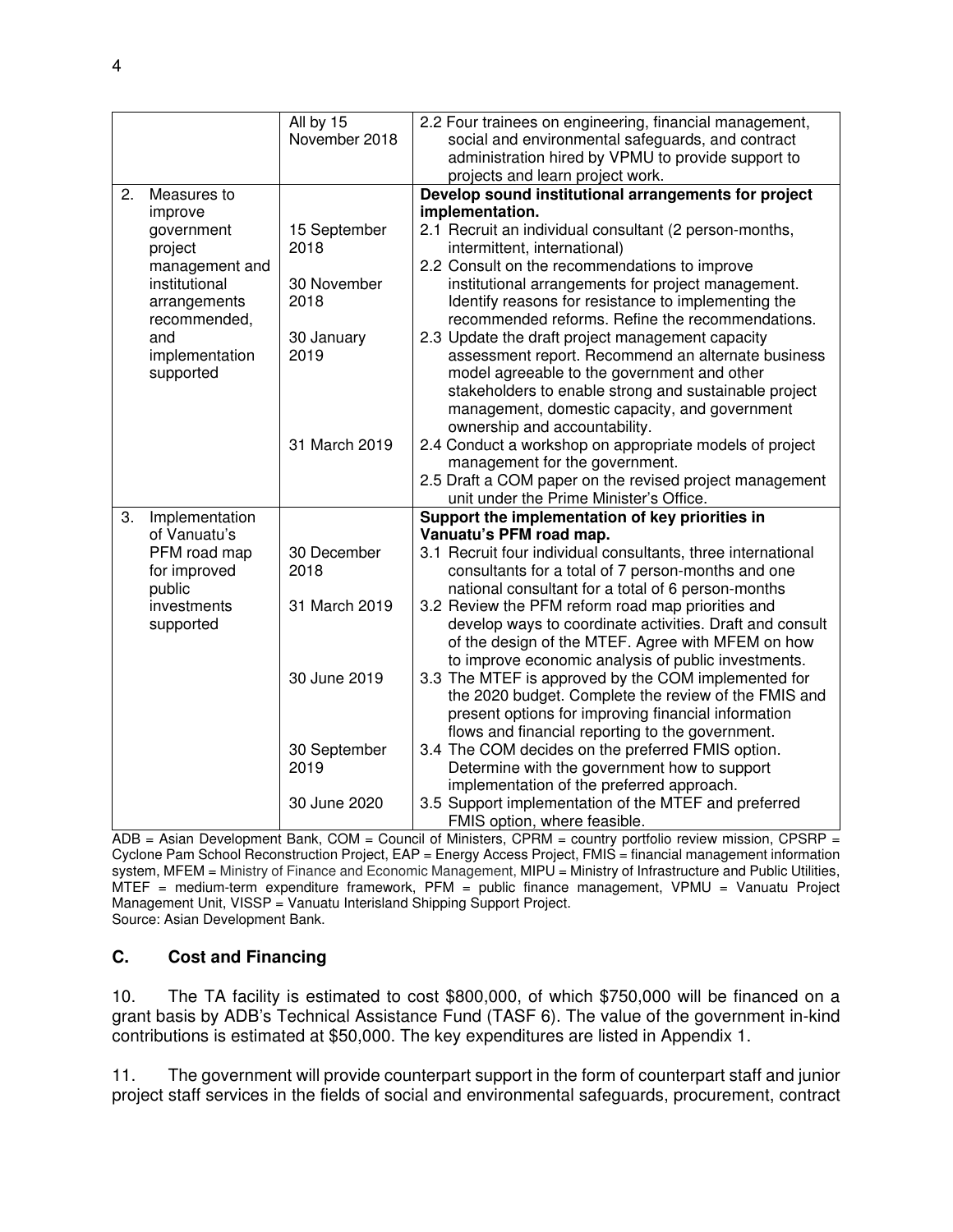management, financial management, and overall project administration; office space and office supplies; secretarial assistance; domestic transportation; and other in-kind contributions. The government was informed that approval of the TA does not commit ADB to finance any ensuing project.

## **D. Implementation Arrangements**

12. ADB will administer the TA. VPMU, MIPU, and MFEM will serve as the direct working counterparts and primary beneficiaries of the TA and will support the consultants by providing access to necessary information and facilities as described in para. 11. The VPMU steering committee will provide overall guidance to outputs 1 and 2.

13. The implementation arrangements are summarized in Table 2.

| <b>Aspects</b>                      | <b>Arrangements</b>                                                                                                                                                                                                                                |                                               |           |  |
|-------------------------------------|----------------------------------------------------------------------------------------------------------------------------------------------------------------------------------------------------------------------------------------------------|-----------------------------------------------|-----------|--|
| Indicative implementation<br>period | August 2018-June 2020                                                                                                                                                                                                                              |                                               |           |  |
| Executing agency                    | Ministry of Finance and Economic Management                                                                                                                                                                                                        |                                               |           |  |
| Administration                      | The ADB Pacific Department's Pacific Liaison and Coordination Office in<br>Sydney and ADB's extended mission in Vanuatu, in coordination with the<br>Vanuatu Project Management Unit, Department of Finance and Treasury,<br>and other ministries. |                                               |           |  |
| Consultants                         | To be selected and engaged by ADB                                                                                                                                                                                                                  |                                               |           |  |
|                                     | Individual: individual<br>selection                                                                                                                                                                                                                | International expertise<br>(24 person-months) | \$491,693 |  |
|                                     | Individual: individual<br>selection                                                                                                                                                                                                                | National expertise (43<br>person-months)      | \$219,988 |  |
| Procurement                         | None                                                                                                                                                                                                                                               |                                               |           |  |
| Disbursement                        | The TA resources will be disbursed following ADB's Technical Assistance<br>Disbursement Handbook (2010, as amended from time to time).                                                                                                             |                                               |           |  |

#### **Table 2: Implementation Arrangements**

ADB = Asian Development Bank, TA = technical assistance. Source: ADB estimates.

14. **Consulting services.** ADB will engage individual consultants, using output-based or lump-sum contracts if appropriate, following ADB's Procurement Policy (2017, as amended from time to time).<sup>7</sup> Consultants currently engaged under the Technical Assistance for Building Project Implementation Capacities in the Pacific, supporting VISSP, the Energy Access Project, and the Cyclone Pam School Reconstruction Project will have their contracts renewed under this TA facility.<sup>8</sup> There are no procurement of works, goods, and services anticipated.

## **II. THE PRESIDENT'S DECISION**

15. The President, acting under the authority delegated by the Board, has approved the provision of technical assistance not exceeding the equivalent of \$750,000 on a grant basis to the Republic of Vanuatu for the Infrastructure and Public Financial Management Support Facility, and hereby reports this action to the Board.

<sup>-</sup>7 Terms of Reference for Consultants (accessible from the list of linked documents in Appendix 3).

<sup>8</sup> ADB. 2016. *Technical Assistance for Building Project Implementation Capacities in the Pacific.* Manila.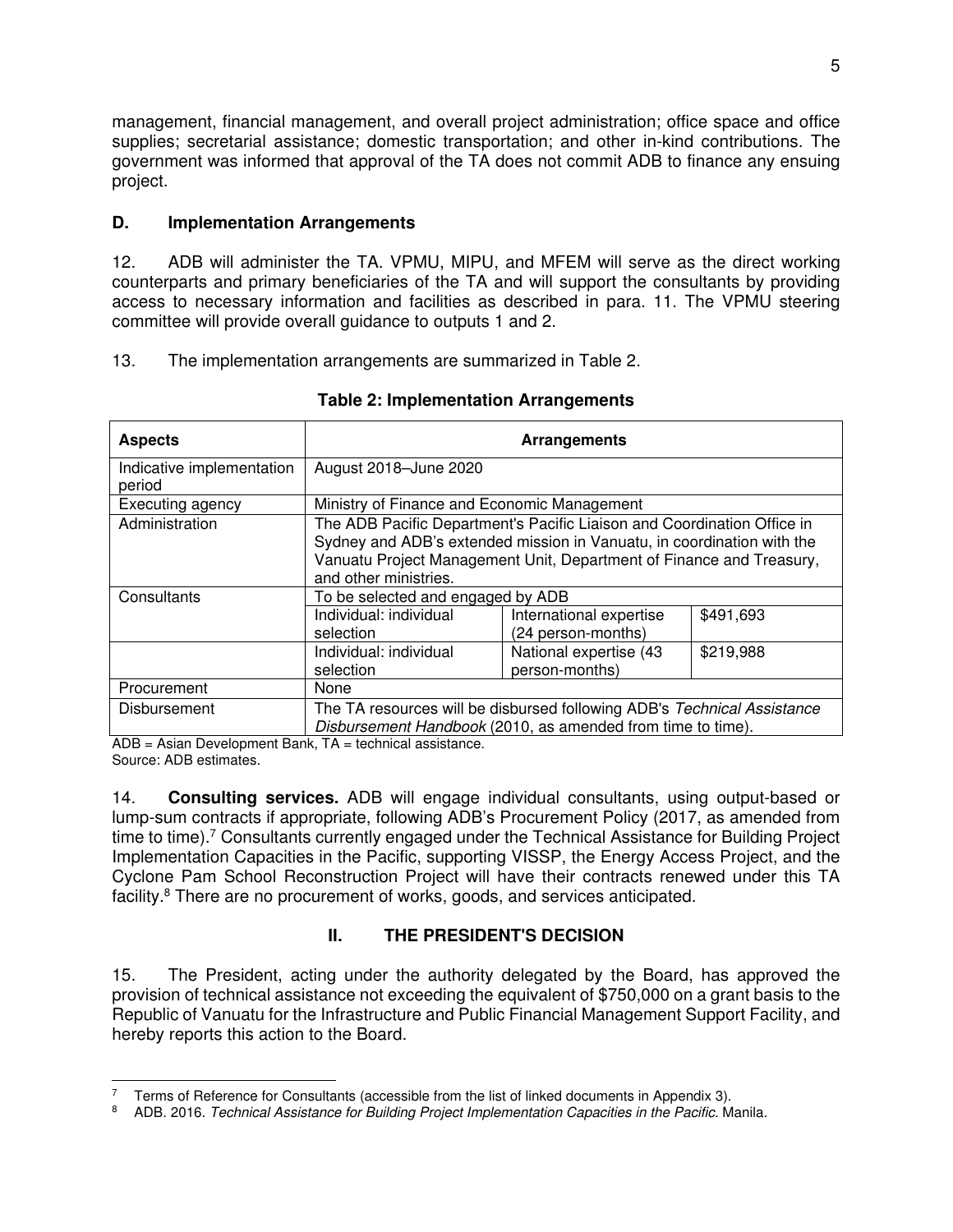| <b>Item</b>                                            | Amount  |
|--------------------------------------------------------|---------|
| Asian Development Bank <sup>a</sup>                    |         |
| Consultants                                            |         |
| a. Remuneration and per diem                           |         |
| International consultants                              | 451,200 |
| ii.<br>National consultants                            | 212,500 |
| Out-of-pocket expenditures<br>b.                       |         |
| International and local travel                         | 41,550  |
| Reports and communications<br>ii.                      | 4,150   |
| iii.<br>Miscellaneous administration and support costs | 2,282   |
| Contingencies<br>2.                                    | 38,318  |
| Total                                                  | 750,000 |

## **COST ESTIMATES AND FINANCING PLAN**

Note: The technical assistance is estimated to cost \$800,000, of which contributions from the Asian Development Bank are presented in the table above. The government will provide counterpart support in the form of counterpart staff and junior project staff services in the fields of social and environmental safeguards, procurement, contract management, financial management, and overall project administration; office and housing accommodation; office supplies; secretarial assistance; domestic transportation; and other in-kind contributions.

<sup>a</sup> Financed by the Asian Development Bank's Technical Assistance Special Fund (TASF 6). Source: Asian Development Bank estimates.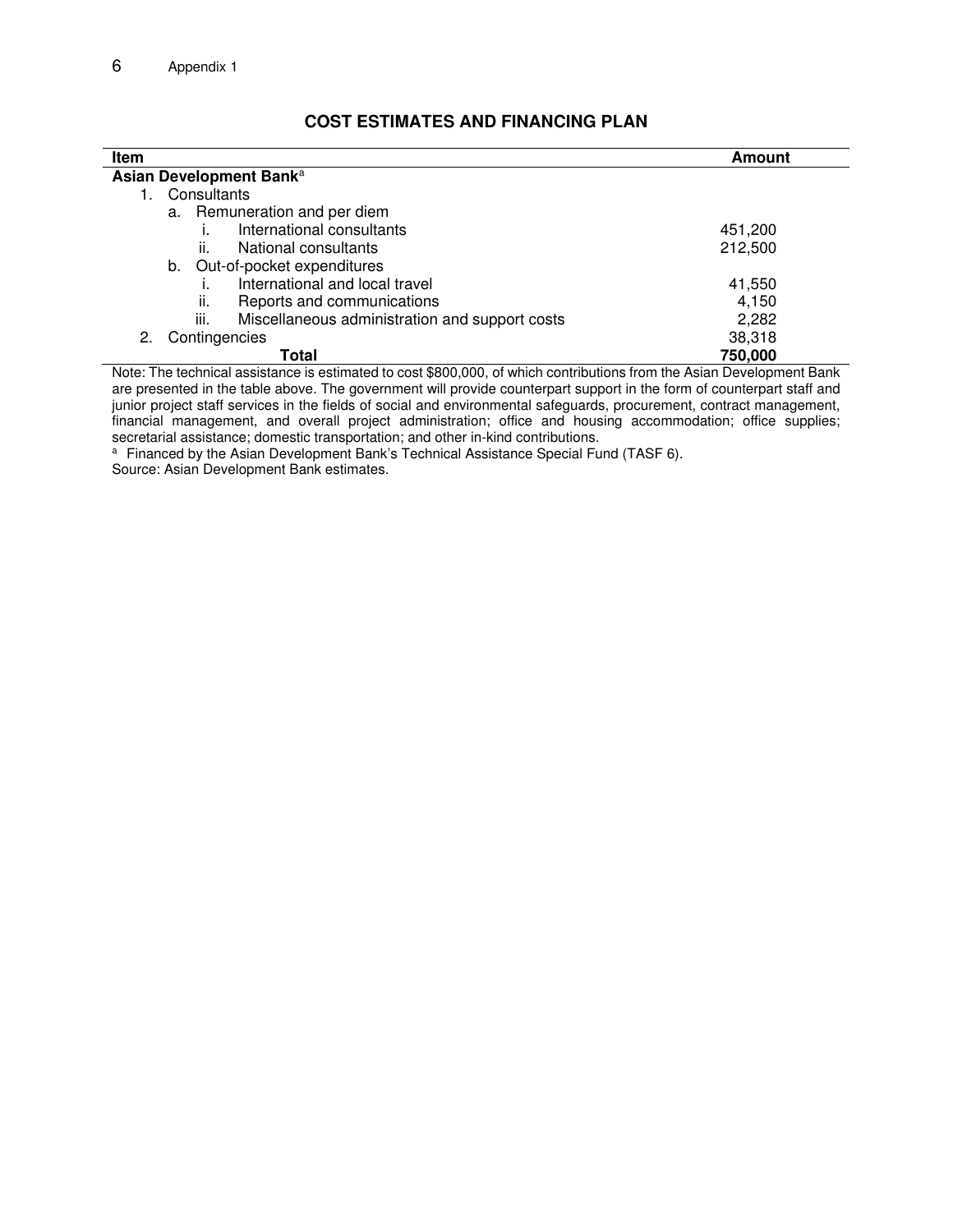### **PROJECTS UNDER TECHNICAL ASSISTANCE FACILITY**

|                                                                          |              | <b>CPSRP</b> | <b>EAP</b> | <b>VISSP</b> |
|--------------------------------------------------------------------------|--------------|--------------|------------|--------------|
| <b>Consultant</b>                                                        | <b>Total</b> | low risk     | low risk   | low risk     |
| Project management expert (international) <sup>a</sup>                   | 11.0         | 1.0          | 1.0        | 9.0          |
| Maritime engineering expert (international) <sup>a</sup>                 | 4.0          | 0.0          | 0.0        | 4.0          |
| Institutional review specialist (international) <sup>a</sup>             | 2.0          | 0.0          | 0.0        | 2.0          |
| Social safeguards and resettlement specialist<br>(national) <sup>a</sup> | 6.0          | 0.0          | 3.0        | 3.0          |
| Project management 1 (national) <sup>a</sup>                             | 12.0         | 0.0          | 1.0        | 11.0         |
| Project management 2 (national) <sup>a</sup>                             | 7.0          | 7.0          | 0.0        | 0.0          |
| Engineering/procurement specialist (national) <sup>a</sup>               | 12.0         | 0.0          | 3.0        | 9.0          |

#### **Table A2.1: Indicative Consultants' Input Allocation**  (person-month)

CPSRP = Cyclone Pam School Reconstruction Project, EAP = Energy Access Project, FMIS = financial management information system, VISSP = Vanuatu Interisland Shipping Support Project.

Note: The transaction technical assistance facility will support the ongoing implementation of the Asian Development Bank (ADB) Cyclone Pam School Reconstruction Project, the Vanuatu Interisland Shipping Support Project, and the Vanuatu Energy Access Project.

<sup>a</sup> Consultants currently engaged under the Technical Assistance for Building Project Implementation Capacities in the Pacific will have their contracts renewed under this technical assistance facility. ADB. 2016. *Technical Assistance for Building Project Implementation Capacities in the Pacific.* Manila.

Source: Asian Development Bank.